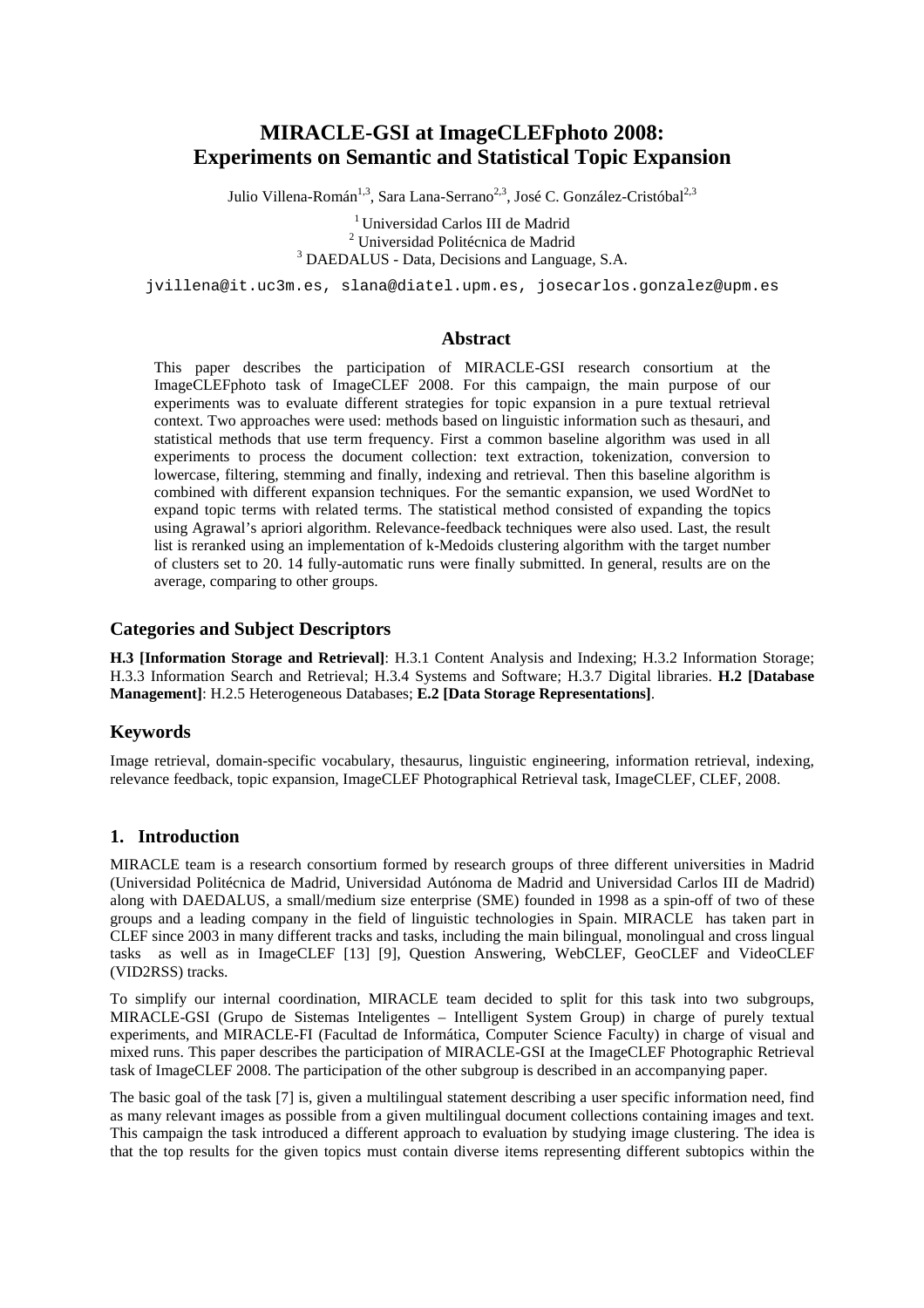results. This is because a search engine that retrieves a diverse, yet relevant set of images at the top of a ranked list is supposed to be more likely to satisfy its users.

Participants are provided with a set of topics, reused from the previous campaigns, which are run on their image search system to produce a ranking that in the top 20, holds as many relevant images that are representative of the different subtopics within the results. Evaluation is be based on two measures: precision at 20 and instance recall at rank 20 (also called S-recall), which calculates the percentage of different clusters represented in the top 20. The reference database for this campaign is the same as last year, IAPR TC-12 Benchmark [6]. This collection contains 20,000 photos (mainly colour photographs) taken from locations around the world and comprises a varying cross-section of still natural images, annotated with captions in English and German.

For this campaign, the main purpose of our experiments was to compare among different strategies for topic expansion in a pure textual context. Two approaches were used: methods based on linguistic information such as thesauri, and statistical methods that use term frequency. We also participated in the ImageCLEF Medical Retrieval task with the same approach, which allows for comparison between two different domains. All experiments were fully automatic, with no manual intervention. Finally 14 runs were submitted, as described next.

# **2. Description of the System**

Based on our experience in previous campaigns, we designed a flexible system in order to be able to execute a large number of runs that exhaustively cover all the combinations of the different techniques. Our system is composed of a set of small components that are easily combined in different configurations and executed sequentially to build the final result set.

Specifically, our system is composed of five different modules: the textual (text-based) retrieval module, which indexes image annotations in order to search and find the most relevant ones to the text of the topic; the expander module, which expands documents and/or topics with additional related terms using textual and/or statistical methods; the relevance-feedback module, which allows to execute reformulated queries that include the results of previous queries; the result combination module, which uses OR operator to combine, if necessary, the results of the previous subsystems; and, finally, a clustering module that reranks the result list to allow cluster diversity**.**  Figure 1 shows an overview of the system architecture.



**Figure 1.** Overview of the system.

The system consists of a set of different basic components organized in three categories:

• Linguistic tools for textual analysis and retrieval.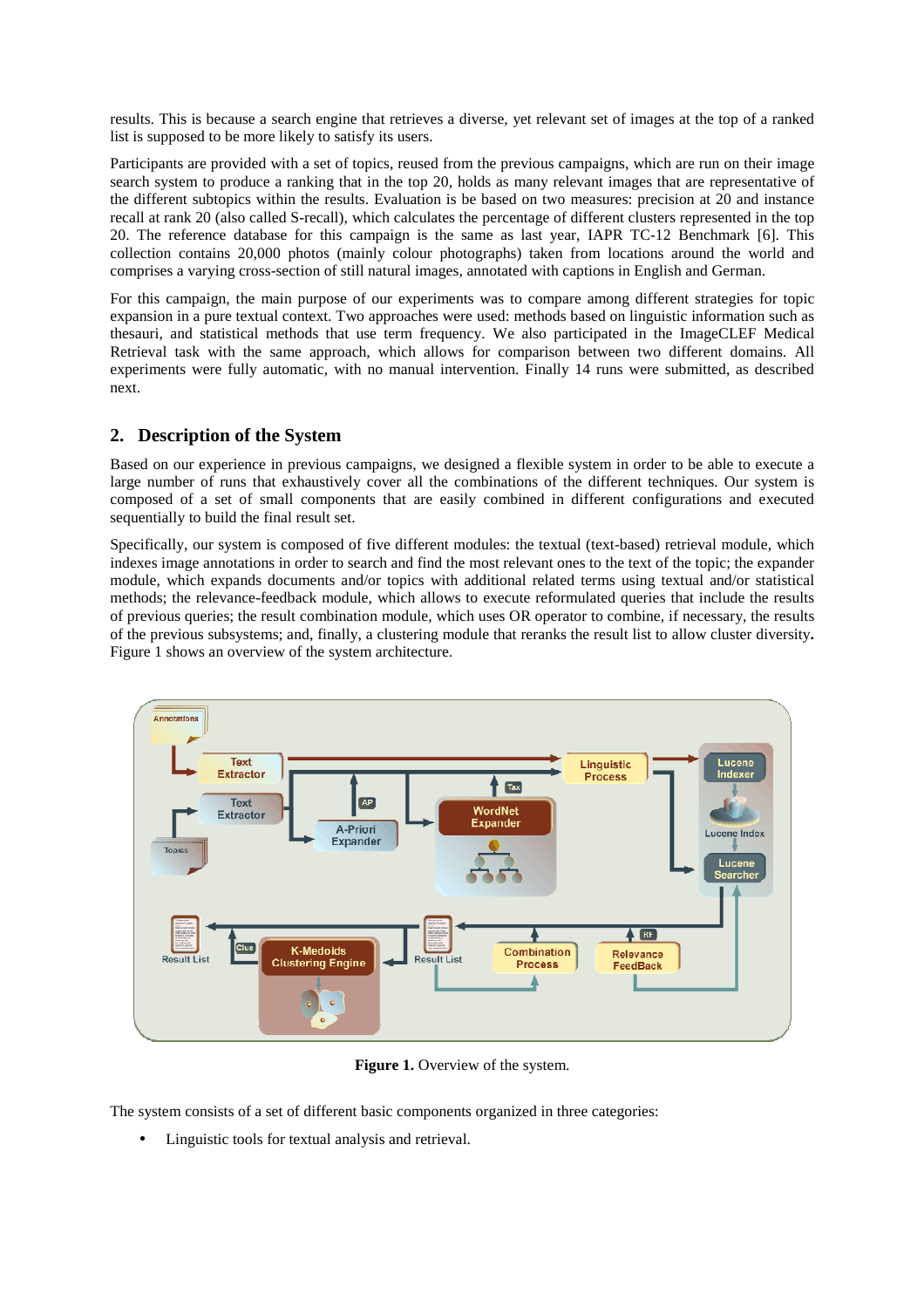- Sparse matrix based tools for statistical topic expansion, clustering and relevance-feedback.
- Result lists combination tools.

A common baseline algorithm was used in all experiments to process the document collection. This algorithm is based on the following sequence of steps:

- 1. **Text Extraction:** Ad-hoc scripts are run on the files that contain image annotations in XML format.
- 2. **Tokenization:** This process extracts basic textual components. Some basic entities are also detected, such as numbers, initials, abbreviations, and years. So far, compounds, proper nouns, acronyms or other types of entity are not specifically considered. The outcomes of this process are only single words, years in numbers and tagged entities.
- 3. **Conversion to lowercase:** All document terms are normalized by changing all letters to lowercase.
- 4. **Filtering:** All words recognized as stopwords are filtered out. Stopwords in the target languages were initially obtained from the University of Neuchatel's resources page [12] and afterwards extended using several other sources [3] as well as our own developed resources.
- 5. **Stemming:** This process is applied to each one of the words to be indexed or used for retrieval. Standard Porter stemmers [11] for each considered language have been used.
- 6. **Indexing and retrieval:** Lucene [2] was used as the information retrieval engine for the whole textual indexing and retrieval task.

This common baseline algorithm is complemented and combined with different expansion techniques in order to compare the improvement given by semantic- versus statistical-based techniques. For the semantic expansion, we used WordNet [4] to expand topic terms with related terms corresponding to a variety of semantic relationships (mainly synonyms and hyponyms).

The statistical method consisted of expanding the topics using the Agrawal's apriori algorithm [1]. First, a termdocument matrix is built using the terms in the document corpus. Then apriori algorithm is used to discover out rules having the topic terms as antecedent and a confidence value greater than 0.5. Last, the topic is expanded with the (one-term) consequent of those rules, i.e., terms related to the topic according to the document corpus.

Additionally, relevance-feedback techniques were also used. The top M indexing terms (keywords) of each of the top N result documents were extracted and weighted by a factor that is proportional to their document frequency to reformulate a new query that is executed once again to get the final result list.

To allow cluster diversity, the last step of the process is to rerank the result list, moving the discovered cluster prototypes to the top positions. An implementation of k-Medoids clustering algorithm [8] is used, with k (the target number of clusters) equal to 20 and the maximum number of epochs set to 40. For each resulting cluster, the element with higher relevance in the baseline result list is selected as the class prototype, and reranked to the top of the final result list.

# **3. Results**

Experiments are defined by the choice of different combinations of the previous modules with the different topic expansion techniques and including relevance-feedback or not.

| <b>Run Identifier</b>    | Language | <b>Method</b>                                                                                           |
|--------------------------|----------|---------------------------------------------------------------------------------------------------------|
| <b>TitleBaseline</b>     | EN/RND   | $stem + stopwords$                                                                                      |
| <b>TitleBaselineClus</b> | EN/RND   | baseline $+ k$ -Medoids clustering                                                                      |
| <b>TitleAPClus</b>       | EN/RND   | baseline + Apriori topic expansion + $k$ -Medoids clustering                                            |
| <b>TitleTagClus</b>      | EN/RND   | $baseline + WordNet topic expansion + k-Medoids clustering$                                             |
| TitleRF1005Clus          | EN/RND   | baseline + Relevance-Feedback ( $N=10$ , $M=5$ ) + k-Medoids clustering                                 |
| TitleAPRF1005Clus        | EN/RND   | baseline + Apriori topic expansion + Relevance-Feedback ( $N=10$ , $M=5$ )<br>$+ k$ -Medoids clustering |
| TitleTagRF1005Clus       | EN/RND   | baseline + WordNet topic expansion + Relevance-Feedback ( $N=10$ ,<br>$M=5$ ) + k-Medoids clustering    |

#### **Table 1.** Description of experiments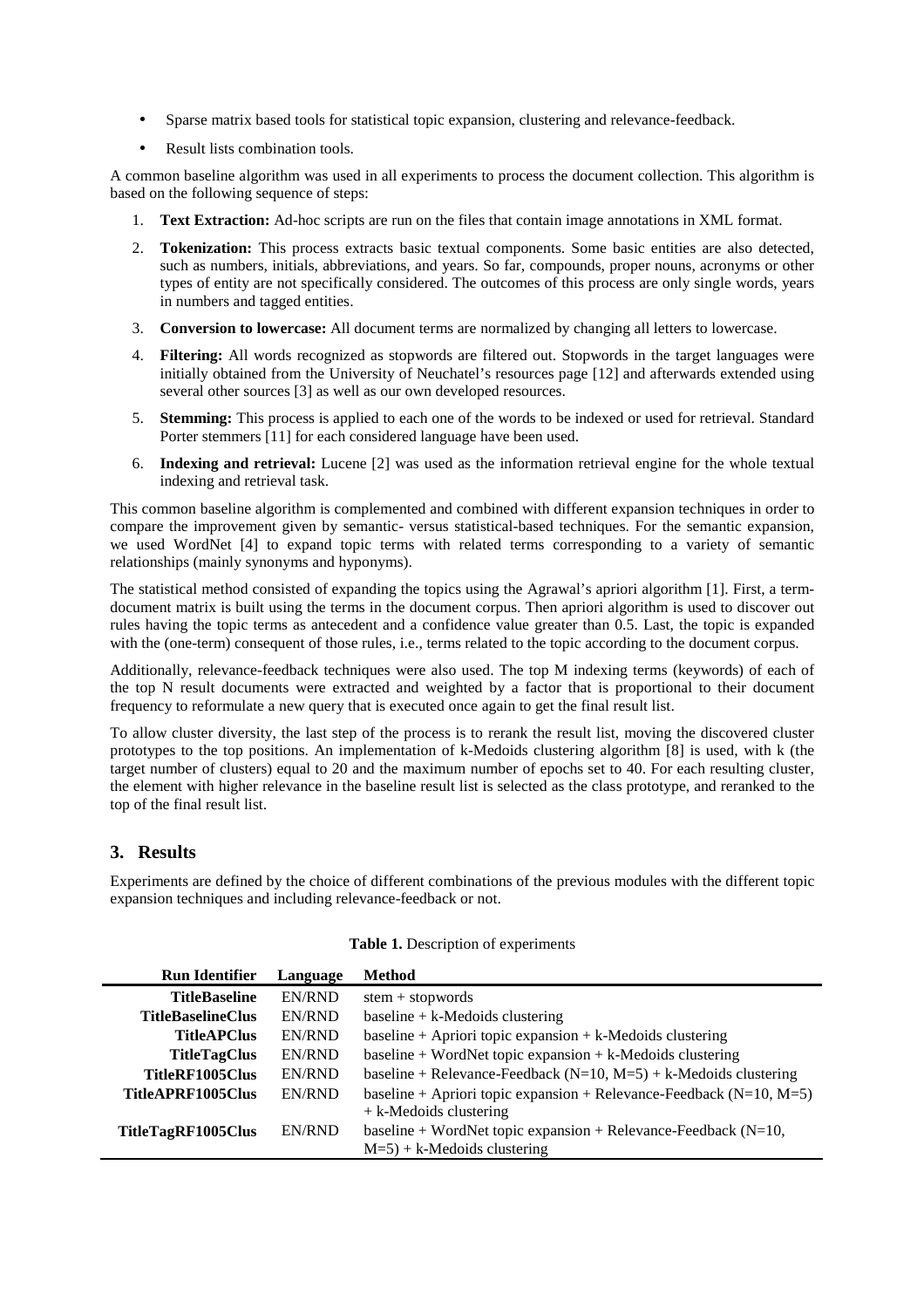Results are presented in the following tables. Each of them shows the run identifier, the number of relevant documents retrieved, the mean average precision (MAP), precision at 10, 20 and 30 first results, and cluster precision at 10, 20 and 30 first results.

|                                  | <b>RelRet</b> | <b>MAP</b> | <b>P10</b> | <b>P20</b> | <b>P30</b>    | CR <sub>10</sub> | CR20   | <b>CR30</b> |
|----------------------------------|---------------|------------|------------|------------|---------------|------------------|--------|-------------|
| <b>EN TitleBaseline</b> 1406     |               | 0.1802     | 0.2513     |            | 0.2090 0.1957 | 0.2216           | 0.2697 | 0.3034      |
| <b>EN TitleBaselineClus</b> 1406 |               | 0.1662     | 0.2333     | 0.1782     | 0.1769        | 0.2150           | 0.2787 | 0.3339      |
| <b>EN TitleAPClus</b> 1550       |               | 0.1551     | 0.2385     | 0.1590     | 0.1709        | 0.2323           | 0.2670 | 0.3209      |
| <b>EN TitleTagClus 1812</b>      |               | 0.1748     | 0.2564     | 0.1756     | 0.1855        | 0.2366           | 0.3029 | 0.3689      |
| EN TitleRF1005Clus 1333          |               | 0.0873     | 0.1051     | 0.0859     | 0.0889        | 0.1087           | 0.1546 | 0.2021      |
| <b>EN TitleAPRF1005Clus</b> 1414 |               | 0.0722     | 0.1359     | 0.1077     | 0.0778        | 0.1393           | 0.2037 | 0.2232      |
| EN TitleTagRF1005Clus 1047       |               | 0.0795     | 0.1333     | 0.0846     | 0.0966        | 0.1263           | 0.1625 | 0.2524      |

**Table 2.** Results for English language

For English, the best result in terms of MAP is achieved by the baseline experiment. However, the best cluster precision (CR), which was the variable to maximize in this task, is achieved when k-Medoids algorithm is applied, thus proving to be valuable. The significant improvement in cluster precision is over 6% at CR10 and 21% at CR30.

**Table 3.** Results for Random language

|                                  | <b>RelRet</b> | <b>MAP</b> | <b>P10</b>                                       | <b>P20</b> | <b>P30</b>                  | CR <sub>10</sub> | <b>CR20</b> | <b>CR30</b> |
|----------------------------------|---------------|------------|--------------------------------------------------|------------|-----------------------------|------------------|-------------|-------------|
| <b>RND TitleBaseline 900</b>     |               |            | 0.0995 0.1692 0.1692 0.1487 0.1858 0.2398        |            |                             |                  |             | 0.2781      |
| <b>RND TitleBaselineClus 900</b> |               |            | 0.0954 0.1872 0.1295 0.1333 0.1797 0.2393        |            |                             |                  |             | 0.2943      |
| <b>RND TitleAPClus 984</b>       |               | 0.0892     | 0.1897                                           |            | 0.1192 0.1325 0.1786 0.2110 |                  |             | 0.2846      |
| RND_TitleTagClus 1270            |               |            | 0.1048 0.2154 0.1449 0.1658 0.2133 0.2758 0.3477 |            |                             |                  |             |             |
| RND TitleRF1005Clus 801          |               |            | 0.0536 0.0949 0.0654 0.0615 0.1114 0.1456 0.1942 |            |                             |                  |             |             |
| RND TitleAPRF1005Clus 732        |               | 0.0357     | 0.0795                                           | 0.0487     | 0.0547                      | 0.0930           | 0.1108      | 0.1689      |
| RND_TitleTagRF1005Clus 724       |               | 0.0537     |                                                  | 0.0667     | 0.0846                      | 0.1234           | 0.1406      | 0.2066      |

Again, as in the case of English, the best results in terms of cluster relevance are obtained in runs that include k-Medoids clustering. MAP value for English is significantly better than for the Random (mixed) language, probably due to the noisy nature of the multi-language annotation.

In general, with respect to MAP, the highest value is obtained with the baseline experiment; MAP values are similar in practice for experiments using topic expansion (Tag and AP) and significantly worse (0.08 against 0.18) in the case of relevance-feedback (RF). This shows that no strategy for topic expansion nor specially relevance-feedback has proved to be useful.

Results are on the average, comparing to other groups.

# **4. Conclusions and Future Work**

A preliminary analysis of the results, given the low precision values obtained in the experiments that make use of the relevance-feedback methods, shows that the reranking algorithm used for combining the different result lists is likely to be the main reason for the disappointing results. However, this impression has to be confirmed with a more in-depth analysis. However, even though all expansion processes produce a decrease in the appropriateness of the results, their recall, as shown in the number of relevant document retrieved) improves in a significant manner.

Another probable cause is the choice of the OR operator to combine the terms in the topic to build up the query. Due to time constraints to prepare this report, we were unable to repeat our experiments with the AND operator, but we think that MAP values should be significantly higher using this operator.

The last conclusion that can be drawn is that the application of clustering techniques smoothes the negative effect of the expansion processes, showing quite promising results.